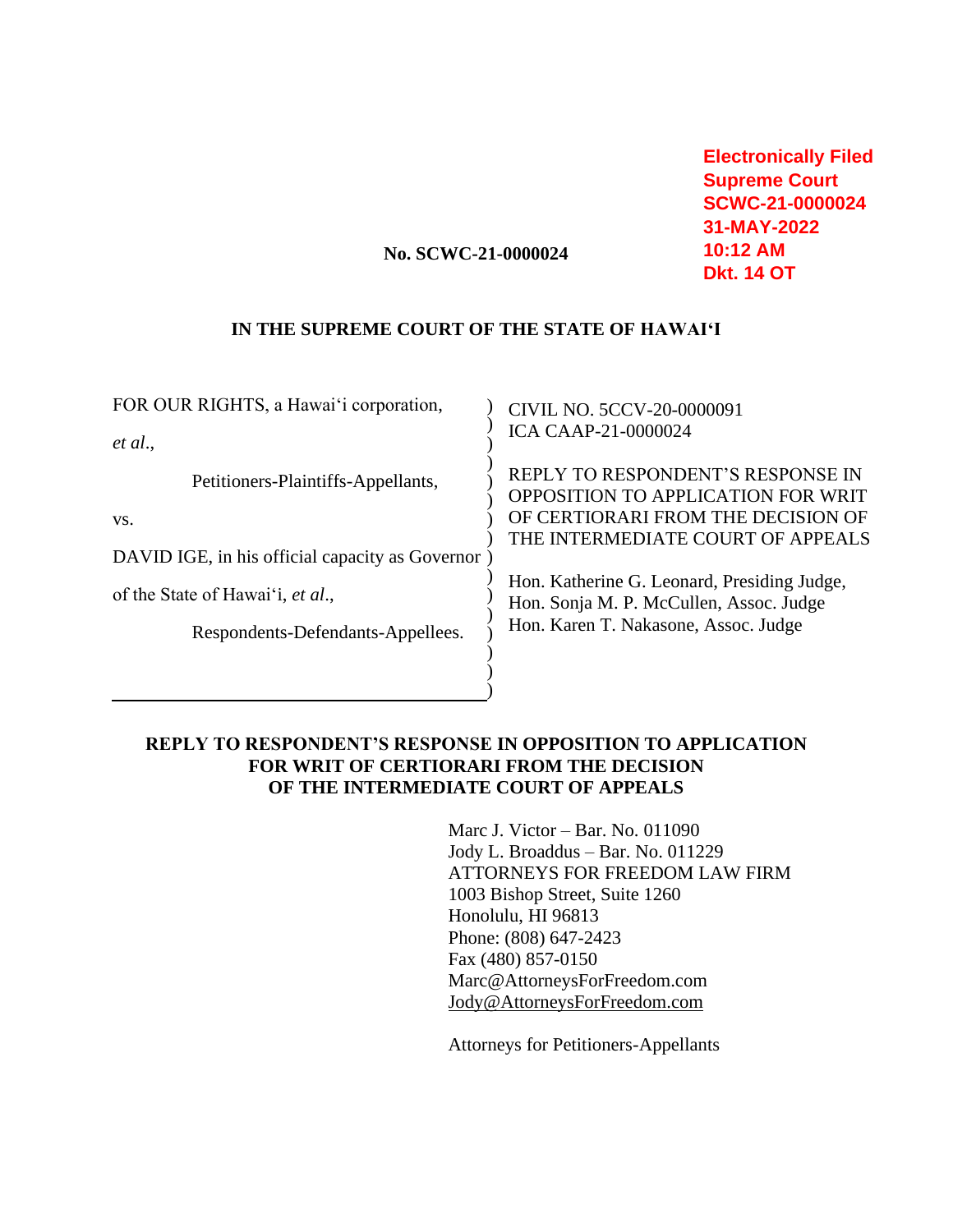# **TABLE OF CONTENTS**

| Nondelegation And Separation of Powers Points Were Appropriately Raised And    |  |
|--------------------------------------------------------------------------------|--|
| Briefed To The Circuit Court, And Thereafter Were Preserved For Review 1       |  |
| II. The "Pending Enactment of S.B. 3089" Does Not Affect The Interpretation Of |  |
|                                                                                |  |
|                                                                                |  |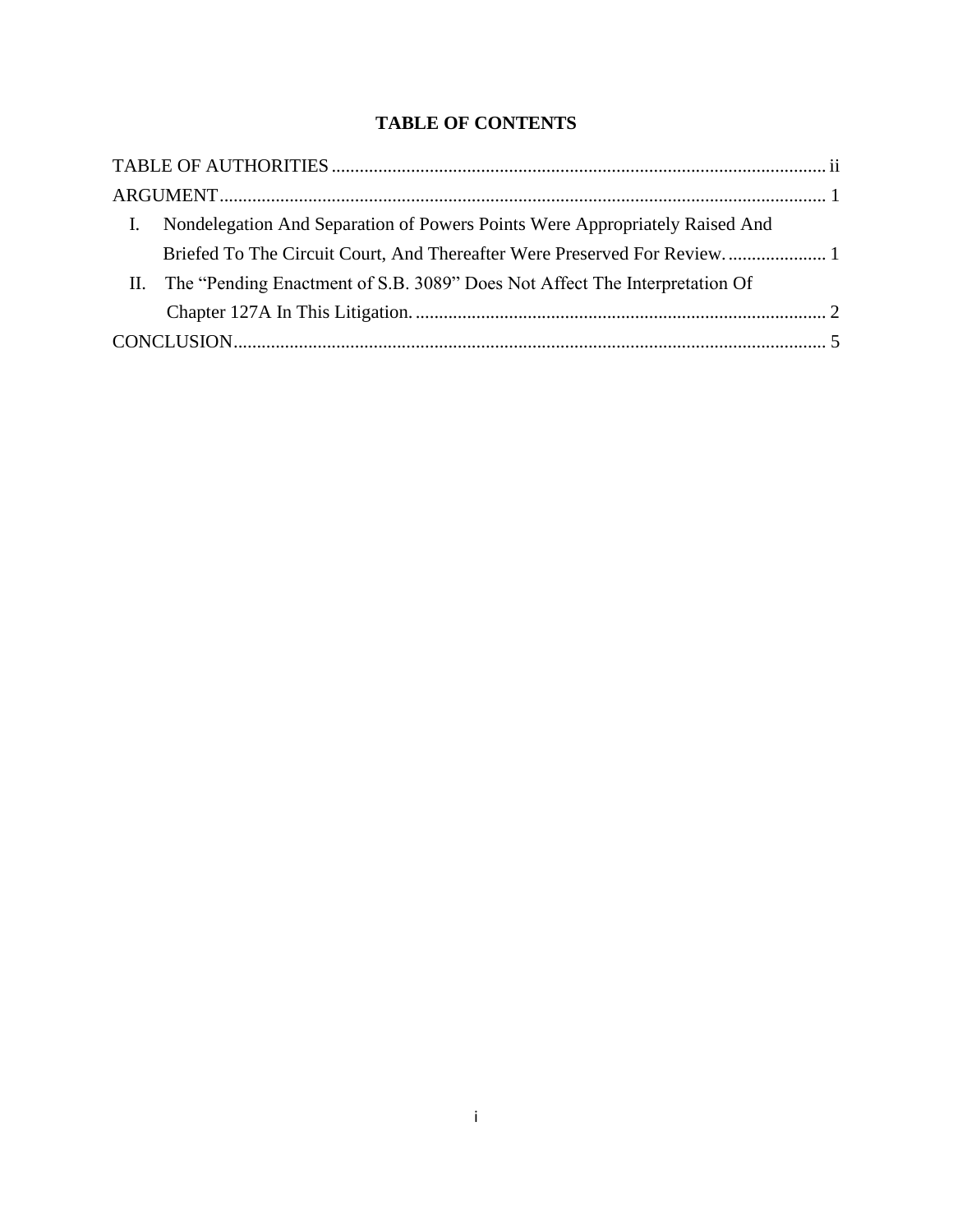# **TABLE OF AUTHORITIES**

| Huntington Park Redevelopment Agency v. Martin, 38 Cal. 3d 100, 695 P.2d 220 (1985) 4          |
|------------------------------------------------------------------------------------------------|
|                                                                                                |
|                                                                                                |
|                                                                                                |
|                                                                                                |
| <b>Statutes</b>                                                                                |
|                                                                                                |
|                                                                                                |
|                                                                                                |
|                                                                                                |
| <b>Other Authorities</b>                                                                       |
| James M. Buchanan & Gordon Tullock, The Calculus of Consent (Ann Arbor paperback ed.           |
| Julian Nyarko, Giving the Treaty a Purpose: Comparing the Durability of Treaties and Executive |
| <b>Constitutional Provisions</b>                                                               |
|                                                                                                |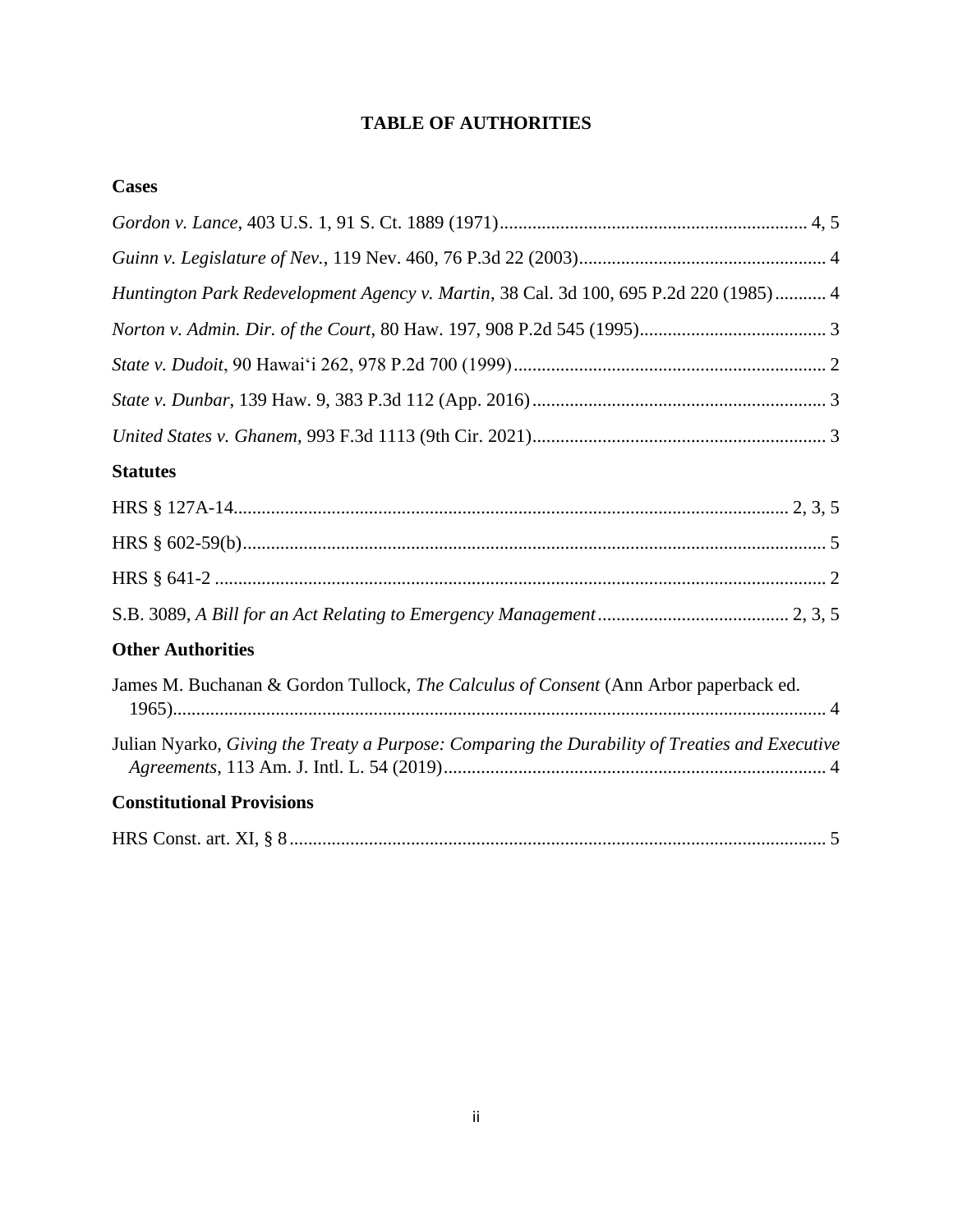Petitioners For Our Rights, *et. al* ("Petitioners"), by counsel, submit this Reply to Respondent's Response In Opposition To Application For Writ Of Certiorari From The Decision Of The Intermediate Court Of Appeals (cited as "Resp.") in the above-captioned matter.

#### **ARGUMENT**

# **I. Nondelegation And Separation of Powers Points Were Appropriately Raised And Briefed To The Circuit Court, And Thereafter Were Preserved For Review.**

Attempting to short-circuit the analysis before this Court, Respondents contend Petitioners have not sufficiently preserved their arguments concerning the doctrines of separation of powers and non-delegation. Resp. Br. at 7, 8. The assertion is false: Petitioners argued both of these doctrines at great length before the circuit court in response to Respondent's arguments. *See*  ICA Dkt. 50, Memo. in Opp. to Mot. to Dismiss; *see also* Dkt. 6, Am. Cplt, §§ 34-40 (alleging statutorily and constitutionally limited executive powers of Governor).

Respondents' Motion to Dismiss contended the Governor can unilaterally declare an "emergency" and exercise near unlimited power over the state and its people indefinitely. ICA Dkt. 26, Mot. at 9-11. To counter Respondents' view means showing why it is wrong. Petitioner's Opposition brief appropriately showed Respondents' legal position runs afoul of the doctrines of non-delegation and separation of powers. *See* ICA DKT 50 at 8-10 (non-delegation doctrine), 9-14 (non-delegation doctrine and separation of powers. To the trial court, Petitioners summarized:

Defendants here advocate interpreting HRS chap. 127A in a way that violates both the separation of powers and nondelegation doctrines. Accepting Defendants' view - that the governor is empowered to virtually run the entire state for an unlimited period - would contradict long settled constitutional principles.

*Id.* at 14.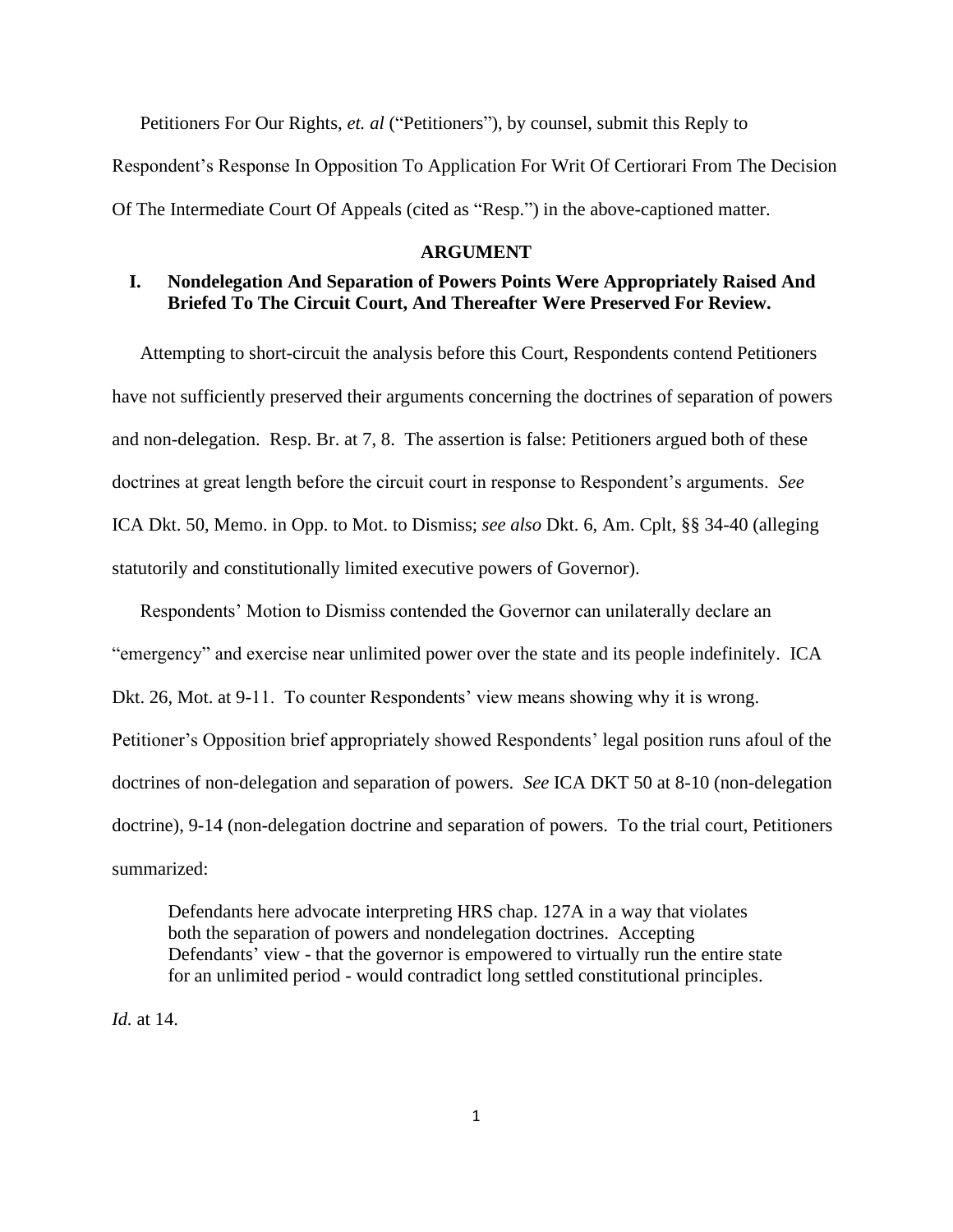Moreover, Respondents did not assert any such "failure to raise" argument in the trial court. Quite the contrary: Respondents raised no objection in reply but instead argued the nondelegation/separation of powers points of law on their merits. ICA Dkt. 55, pp. 5-7 (including lengthy footnotes). The circuit court received from both parties the constitutional doctrine arguments in the first instance after Respondents claimed the Governor's power could be extended indefinitely by mere successive extensions and proclamations. Both parties briefed the issues to the trial court, and thus the points were raised "in an appropriate manner." HRS § 641- 2. In this case, the non-delegation and separation of powers doctrines were raised in the Fifth Circuit trial court, were argued again before the ICA, and thus are reviewable in this Court.

## **II. The "Pending Enactment of S.B. 3089" Does Not Affect The Interpretation Of Chapter 127A In This Litigation.**

Grasping at straws, Respondents urge: "[T]his Court's review is especially unwarranted at this time in light of pending amendments to HRS § 127A-14 that will ensure that the statutory interpretation controversy at the center of this case... will not recur." Resp. at 2. No citation to authority appears holding this Court should ever consider "pending amendments" to a statute as warranting this Court's refusal to review and decide a question of statutory interpretation. Here, the Governor deployed the existing statute in an unconstitutional manner. The extent of the Governor's discretionary power is a matter of statewide importance and should be adjudicated, not sidestepped. S.B. 3089, *A Bill for an Act Relating to Emergency Management*, did not exist when this lawsuit proceeded through litigation and does not affect the analysis of the misuse of Chap. 127A powers. $<sup>1</sup>$ </sup>

<sup>1</sup> Precedents in Hawaiʻi courts recognize that subsequent legislative actions can be cited *only* when they *confirm* this Court's interpretation of a statute. *State v. Dudoit*, 90 Hawaiʻi 262, 268 n.3, 978 P.2d 700 (1999) ("This court employs subsequent legislative history only to confirm its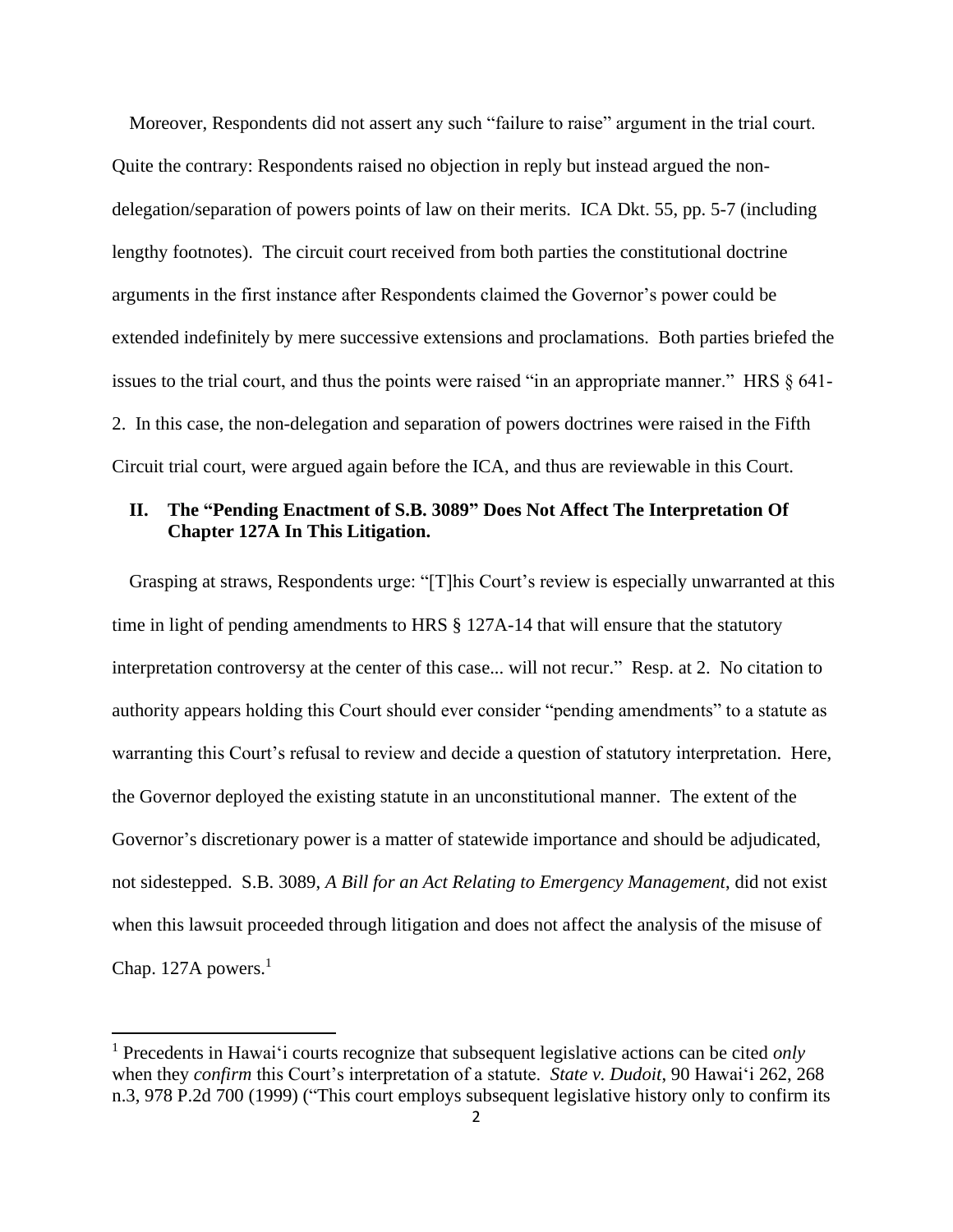Respondents next engage a position both undefended and self-contradictory where they assert: "Here, the delegation of emergency powers [by HRS § 127A-14] to the Governor comports with constitutional requirements because, among other things, the Legislature has provided meaningful guideposts regarding how the powers should be exercised and the Legislature has retained important checks on executive power." Resp. at 8.

First, for any such "meaningful guideposts regarding how the powers should be exercised," Respondents cite nothing at all, so their argument is effectively waived. *See Norton v. Admin. Dir. of the Court*, 80 Haw. 197, 200 & n.4, 908 P.2d 545 (1995); *United States v. Ghanem*, 993 F.3d 1113, 1133 (9th Cir. 2021).

Second, Respondents herald S.B. 3089 as though it would "confirm[] that the Governor has the clear statutory authority to 'redeclare the existence of a state of emergency' and 'extend' a state of emergency when necessary," *i.e.,* whenever the Governor personally decides. Resp. at 11 & n.10. Any supposed "meaningful guideposts" are entirely absent: Respondents instead enthusiastically assert the bill will confirm the Governor's having practically unlimited authority to command vast portions of the businesses, property, and lives of the residents of Hawaiʻi – with neither a time limit nor any meaningful legislative participation or oversight.

Third, Respondents assert:

S.B. 3089 also adds a provision to chapter 127A indicating that "[t]he legislature may, by an affirmative vote of two-thirds of the members to which each house is entitled, terminate a state of emergency, in part or in whole, declared by the governor pursuant to this section." This further demonstrates the absence of any separation-of powers violation in chapter 127A, as it highlights the Legislature's clear retention of checks on executive power exercised under chapter 127A.

Resp. at 11.

interpretation of an earlier statutory provision"), *cited by State v. Dunbar*, 139 Haw. 9, 20, 383 P.3d 112 (App. 2016).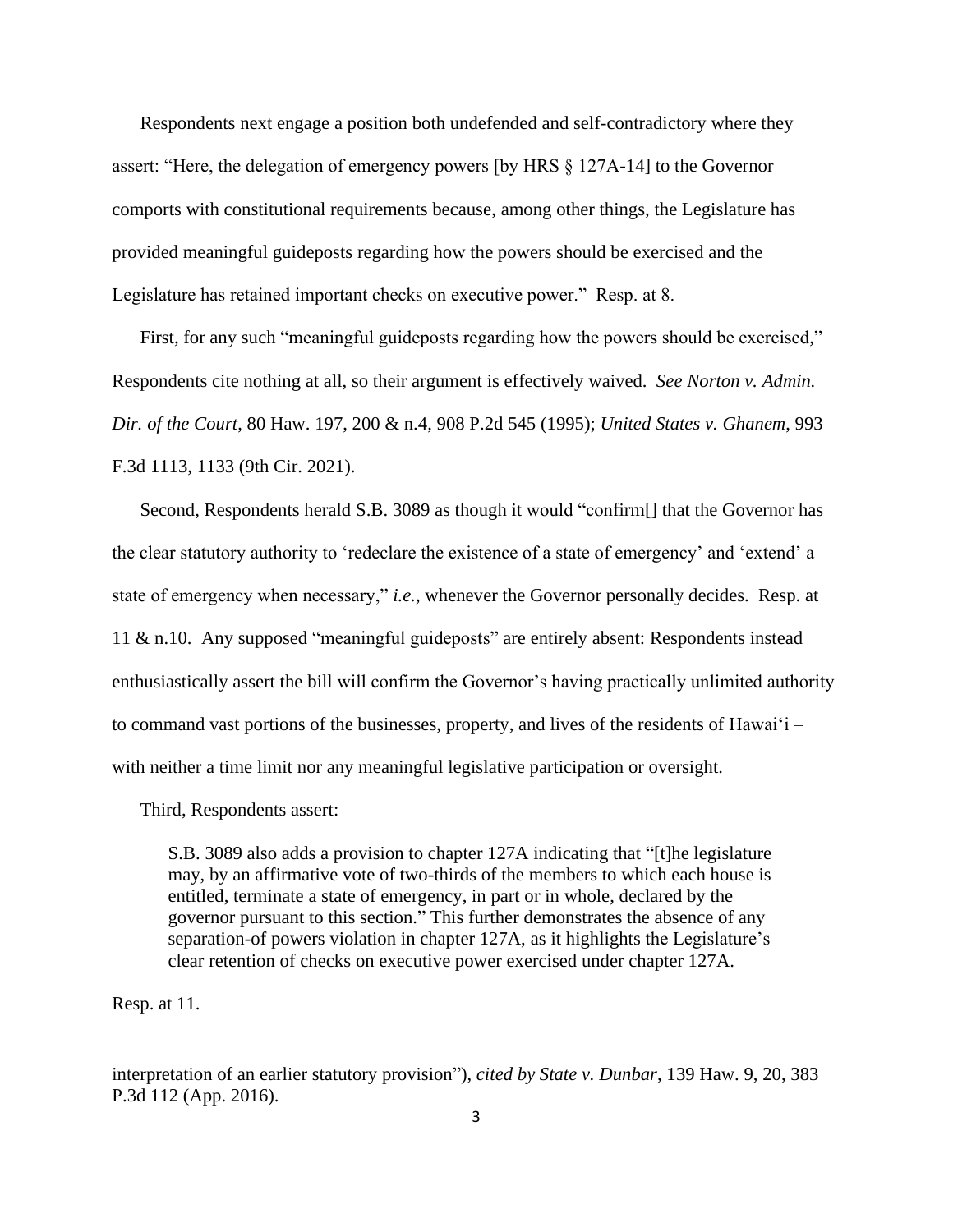The quoted S.B. 3089 language does *not* show any "clear retention of checks on executive power." When enacted, the bill would give the Legislature a veto over only the "state of emergency" declaration – not over any part of the Governor's actual implementation via statewide, massive, and arguably draconian edicts and mandates.

Moreover, that new statutory veto power would provide only a tantalizing sound-bite of legislative restraint. Imposing a *both houses two-thirds majority vote* hurdle is a sure way to delay and heavily restrain the Legislature from any practical "check" on executive power. It is notoriously difficult to surmount two-thirds majority voting hurdles. *See Gordon v. Lance*, 403 U.S. 1, 5-6, 91 S. Ct. 1889 (1971) (noting 2/3 majority vote rule renders political decisionmaking "more difficult"); *Huntington Park Redevelopment Agency v. Martin*, 38 Cal. 3d 100, 105, 695 P.2d 220 (1985) (noting voters thwarted by 2/3 vote hurdle); *Guinn v. Legislature of Nev.*, 119 Nev. 460, 471, 76 P.3d 22 (2003) (observing the "supermajority requirement was intended to make it more difficult" to get approval of measures); Julian Nyarko, *Giving the Treaty a Purpose: Comparing the Durability of Treaties and Executive Agreements*, 113 Am. J. Intl. L. 54, 63 (2019) (describing "the *high legislative hurdles …* to secure *a two-thirds*  majority," which require "a substantial political struggle" (emphasis added)).<sup>2</sup> S.B. 3089's twothirds majority vote requirement effectively insulates the Governor's broad statewide micromanagement from review by the Legislature, the voice of the people.

 $2$  "[Decision] costs will increase as the size of the group required to agree increases. As a collective decision-making rule is changed to include a larger and larger proportion of the total group, these costs may *increase at an increasing rate*." James M. Buchanan & Gordon Tullock, *The Calculus of Consent* 68 (Ann Arbor paperback ed. 1965) (emphasis added). The two-thirds majority vote rule necessarily multiplies the harmed citizens' costs of challenging a Governor's unilateral, personal discretionary, rule-by-edict.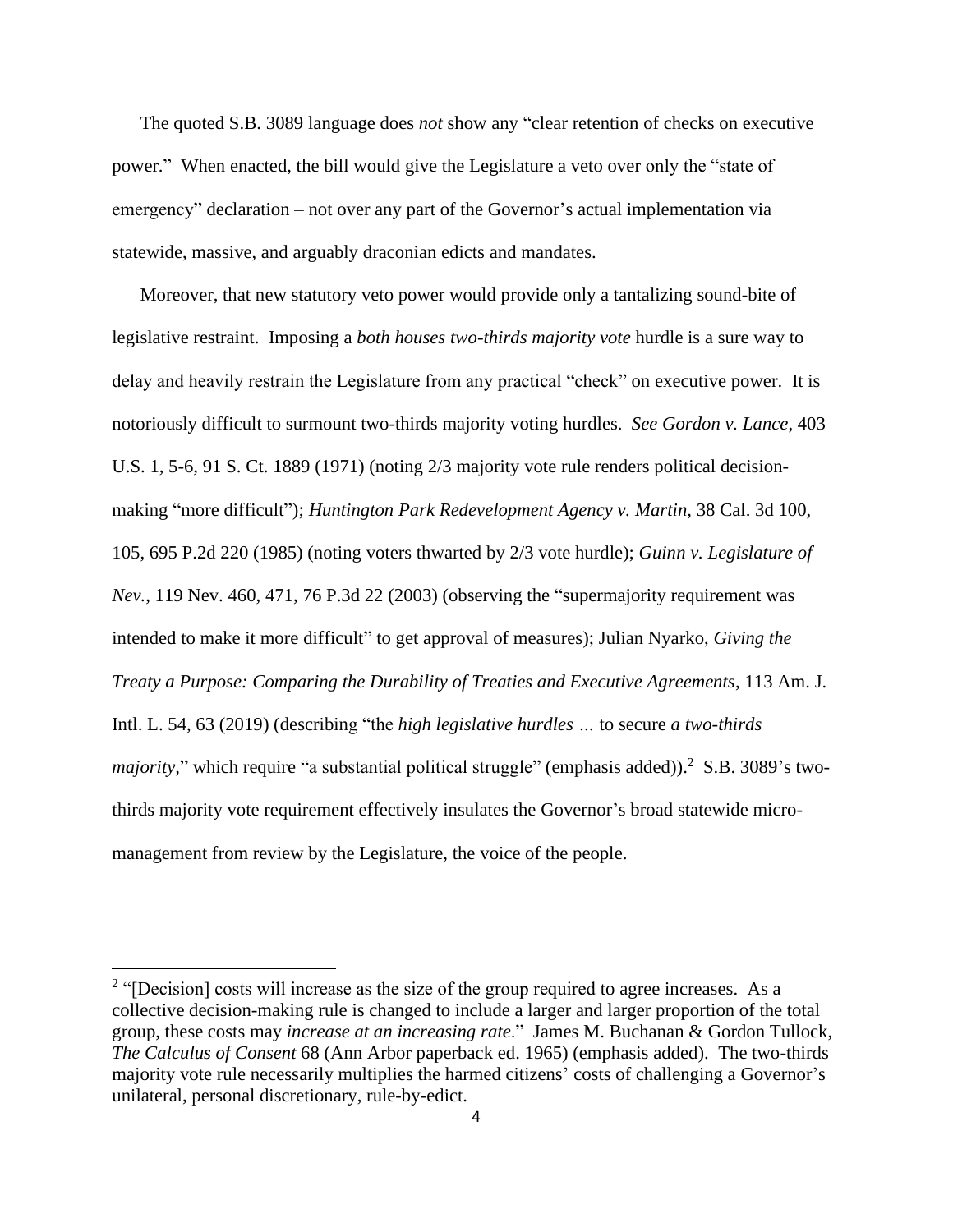And worse:"Certainly any departure from strict majority rule gives *disproportionate power to the minority*." *Gordon,* 403 U.S. at 6 (emphasis added). *S.B. 3089 thus empowers the minority of one person, the Governor.* 

Apparently unconscious of the obvious self-contradiction, Respondents assert S.B. 3089 somehow "highlights the Legislature's clear retention of checks on executive power exercised under chapter 127A." Resp. at 11. *What "retention of checks"?* There are no legislative checks on the Chapter 127A executive power currently (except the 60-day statutory time limit the Respondents consider hortatory). S.B. 3089 would add a difficult, expensive, and impractical check (the 2/3 vote legislative veto) that previously did not exist. There is no *retention* of a check; there is an addition of a politically dubious, hypothetical check.<sup>3</sup> By pressing an argument this fast and loose, Respondents reveal a cynical disregard of the dangers of unchecked one-person rule of entire states.

#### **CONCLUSION**

Petitioners respectfully request this Court grant their Application and reverse the ICA and Fifth Circuit courts' decisions dismissing Petitioners' claims, as those decisions constituted "grave errors of law" in their refusal to recognize the express HRS § 127A-14 60-day limit on the Governor's otherwise unchecked unilateral control over the entire State of Hawai'i. HRS § 602-59(b).

//

//

<sup>//</sup>

<sup>3</sup> The new "check" *blocks legislative action* to moderate or rein-in the Governor's unilateral rule just as effectively as the Hawai'i Constitution's two-thirds legislature vote requirement blocks disposal of nuclear waste in the state. *See* HRS Const. art. XI, § 8.